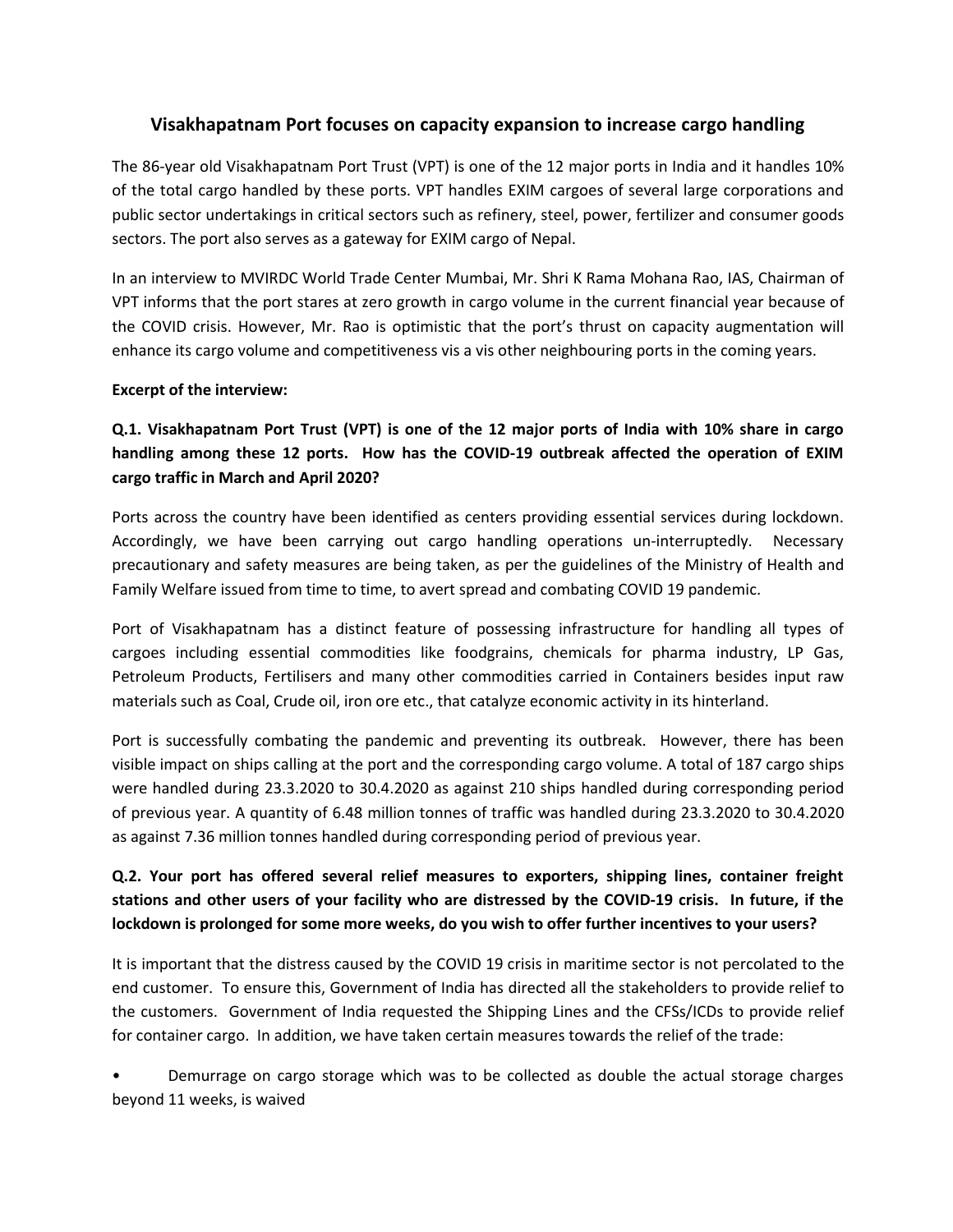- Penalties levied for under performance against the benchmark norms is exempted
- Demurrage on import cargo cleared beyond 5 days permissible transit time is not levied.

We may consider continuing these exemptions into the future, in case the Government considers extension of the lockdown period in the larger interest of the economy.

## **Q.3. What is the impact of the nation-wide lockdown on container and dry bulk cargo volume in March and April 2020?**

As already stated, cargo volume at the port has been impacted by the lockdown measures in India and in other economies of the world. Cargo traffic at VPT dropped by about 6.8% during the months of March 2020 and April 2020 as compared to the corresponding period of 2019.

While container cargo declined by about 7.6%, decline in dry bulk cargo was 10.6%. However, coastal movement of thermal coal to TANGEDCO and import of coking coal for SAIL have recorded growth during March and April 2020.

# **Q.4. In 2019-20, cargo handled by your port grew 11%, despite the overall cargo volume across all** major ports growing by a tepid 0.8% from the previous financial year. What is your forecast of cargo **volume (both container and non container volume) in the current financial year (2020-21)?**

Forecast of cargo volumes depends (i) on the period of lockdown and (ii) how quickly the domestic and international markets recover after the lockdown. As such our volumes depend on the outlook of the refinery, steel, power, fertilizer and consumer goods sectors.

Our major customers are HPCL, IOC, BPCL, NALCO, SAIL, RINL, MMTC, NMDC, TANGEDCO, JSW Ispat, ESSAR, Rain Carbon India, Coromandel International etc., besides container sector. We are also functioning as a gateway port to the EXIM cargo of Nepal.

India's EXIM volume depends on (i) prospects of global economic growth and (ii) domestic demand. Agencies such as the UN, IMF, OECD have opined that the Global Economic prospects are very uncertain and that Global Economy is likely to face the "worst economic downturn since the Great Depression".

Though COVID 19 will impact Indian Economy significantly, to some extent, it is insulated with existence of large domestic demand. Riding on the domestic demand and other fiscal corrective measures likely to be adopted by the Government, it is estimated that Indian Economy may register a GDP growth anywhere between 0% and 3%.

Taking these factors into consideration, I believe that Indian Ports including VPT are not likely to register any growth in the current fiscal. It is almost evident that cargo traffic in the current financial year FY21 is going to be affected due to the lockdown measures. However, with a promising outlook for next year, the ports are likely to do well.

Q.5. What are the steps your port has taken or is going to take to face competition from Adani's **Kattupalli Port and Krishnapatnam Port, which are located in neighbouring states?**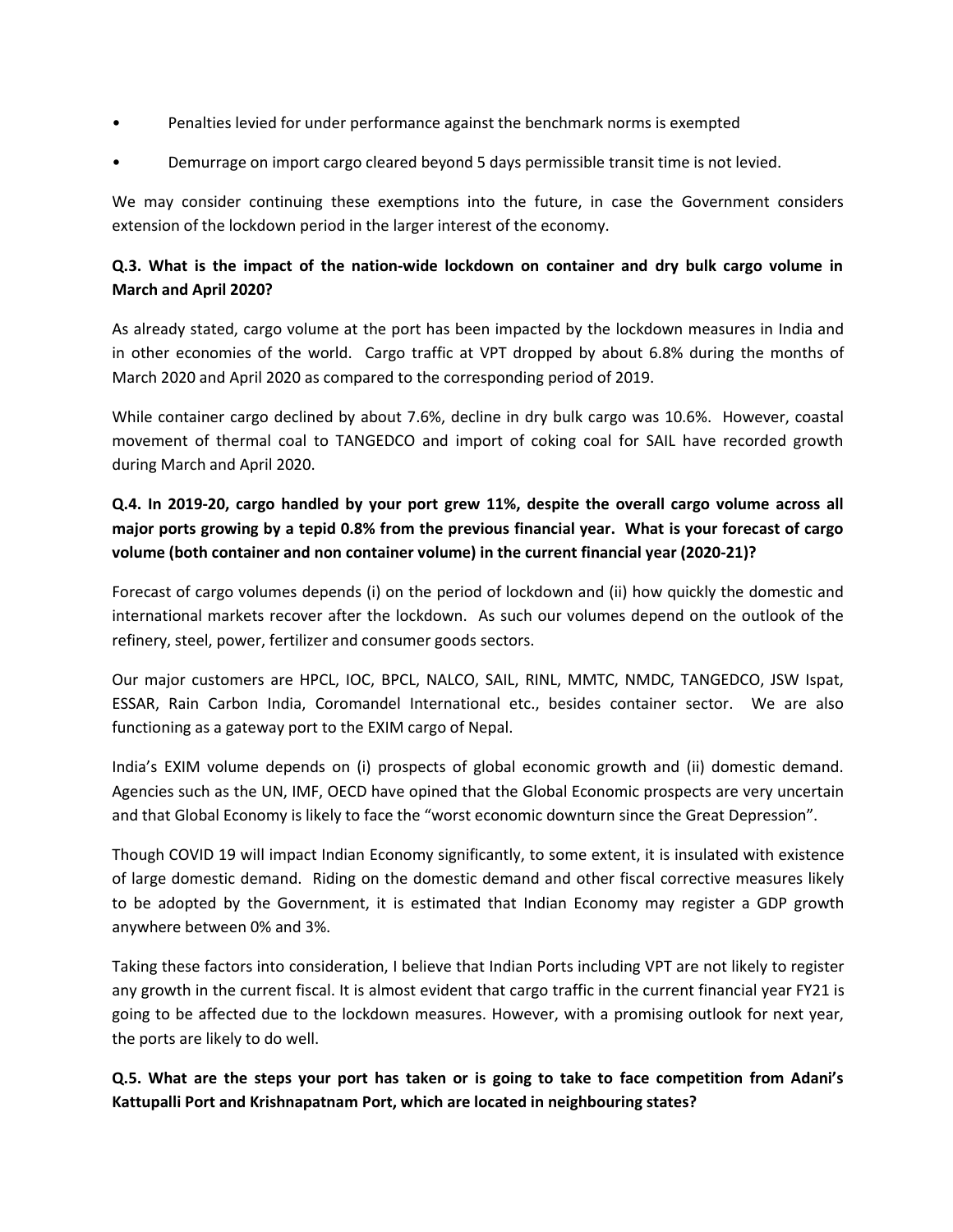I believe that healthy competition is essential for efficient functioning of ports. VPT has been working in a competitive environment since a long time with ports like Kakinada, Gangavaram and Krishnapatnam.

We have the advantage of being in the service of the nation for the past 86 years. As such, we are in a position to provide services at lesser cost due to depreciated value of assets, as compared to other ports which have come up recently.

As I have already stated, we have the necessary infrastructure to handle all types of cargoes; be it a raw material or semi-finished or finished product. This versatile feature enables us to provide effective services in competition.

During the past 7 to 8 years we have undertaken many infrastructure developments keeping in view of the requirements of trade. The major thrust areas of development were deepening of channels and berths, development of new berths with state of the art infrastructure, mechanization of the existing facilities and augmenting the evacuation facilities viz., rail and road. As a result of these, we now have competitive advantage in handling majority of the cargoes needed by the industry.

We are the only Major Port in India that has Supercape handling facility that can handle dry bulk carriers of Coal and Iron Ore with a draft upto 18.1 meters (200,000 tonners). The SPM can handle Very Large Crude Carriers of more than 250,000 tonne crude tankers.

Our container terminal with a quay length of 450 meters is the deepest among major ports with a natural depth of 16.5 meters. The terminal can handle Container vessels of 320 meters currently. Our inner harbour with 18 berths is deepened to facilitate navigation of fully laden Panamax vessels of draft upto 14.5 meters.

About 70-75% of the cargo is handled by mechanized systems. Cargoes like iron ore, coal, POL, chemicals, Alumina, Fertilisers and containers can be handled in a fully mechanized environment. We are augmenting our infrastructure in container handling and petroleum product handling facilities further and laying stress on evacuation systems equally for efficient operations.

Recently, we have undertaken a simulation study at Singapore to explore the possibility of handling mini cape vessels in the inner harbour and larger container vessels upto 400 meters length without adding any infrastructure. The study has been successful and provided encouraging results. Our Pilots are currently being trained in this regard.

We are implementing innovative business practices and keen on promoting our trade through effective marketing strategies. We have been undertaking end to end logistic services to the users by providing services beyond port. We have enormous advantage of cargo handling capacity of more than 125 million tonnes per annum.

In view of the above initiatives and advantages, we will be able to compete with the neighbouring ports and are already geared up to handle the required quantities.